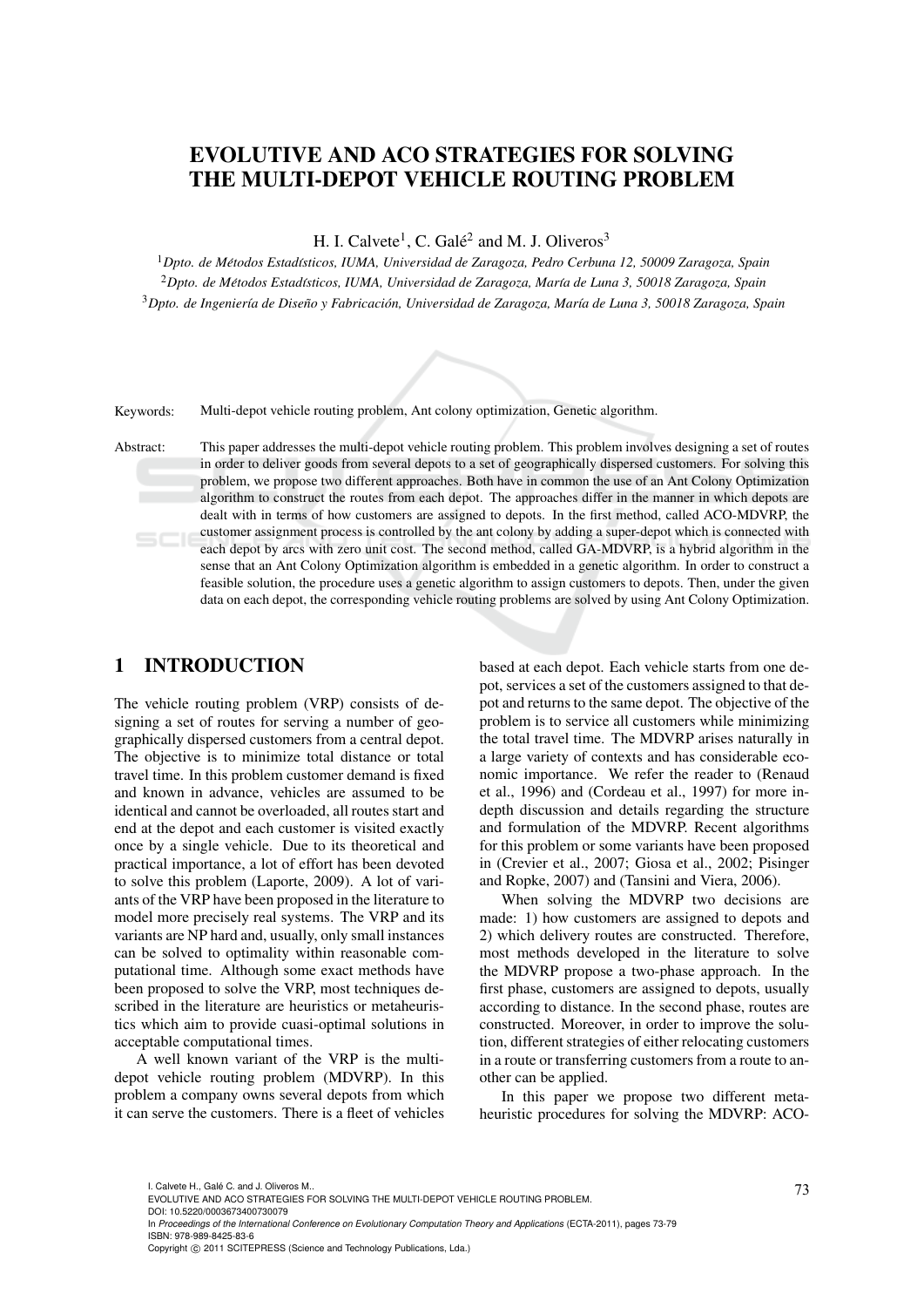MDVRP and GA-MDVRP. Both have in common the use of an Ant Colony Optimization (ACO) algorithm to construct the routes from each depot. ACO is one of the most powerful metaheuristics developed for solving complex and large combinatorial problems (Dorigo and Stützle, 2004; Dorigo and Stützle, 2010). It is inspired by real behavior of ants when looking for food. Ants are able to communicate information about food sources by laying a chemical pheromone trail on the ground which guides other ants. First ACO algorithms were proposed in the early 1990s for solving the traveling salesman problem. Since then, several variants and extensions have been developed and a variety of optimization models have been solved by using ACO algorithms. Concerning the MDVRP, (Calvete et al., 2011) study a complex hierarchical production-distribution planning problem which has embedded a MDVRP. They propose an ACO algorithm for solving the MDVRP in which a super-depot is added and connected with each depot by arcs with zero unit cost. (Yu et al., 2011) introduce also a virtual central depot and transform the MDVRP into a VRP with this virtual depot as the origin. Then they solve this VRP by using a parallel improved ACO.

The ACO-MDVRP method proposed in this paper follows previous line of thinking and introduces a super-depot node connected at zero cost with the depots. In this method, there is no initial assignment of customers to depots. Instead, every ant starts at the super-depot and selects the real depot to visit first. From this depot, a route is built which serves a set of customers. This set of customers is assigned to that depot. The GA-MDVRP method is based on the twophase methodology. Hence, a genetic algorithm deals with the problem of assigning customers to depots. Having made this decision, as many VRP as depots are solved by using an ACO algorithm. The paper is organized as follows. Section 2 states the problem. In Section 3 the algorithms are developed. Section 4 goes on to analyze the computational performance of the procedures on a set of benchmark problems. Finally, conclusions are presented in Section 5.

# 2 THE MULTI-DEPOT VEHICLE ROUTING PROBLEM

Let  $G = (\mathcal{N}, \mathcal{A})$  be a directed network where  $\mathcal{N} =$  ${d_1, \ldots, d_L, 1, 2, \ldots, n}$  is the set of nodes and  $A =$  $\{(i, j) : i, j \in \mathcal{N}\}\$ is the set of directed arcs. Node  $d_l$  represents the location of depot *l*,  $l = 1, \ldots, L$ . Nodes 1 to *n* represent customer locations. Each arc  $(i, j) \in \mathcal{A}$  refers to a direct connection from *i* to *j* and has an associated non-negative travel time  $t_{ij}$ . We assume that no routes connect depots to each other, so there is no arcs  $(i, j)$  with  $i, j \in \{d_1, \ldots, d_L\}.$ 

We assume that there is a fleet of identical vehicles with fixed capacity *U*. Each vehicle is located at the depot from which its route starts. The route of each vehicle starts and ends at the same depot. Vehicles are assumed not to be overloaded, hence total demand of all customers on one particular route must not exceed the capacity of the vehicle assigned to this route. Moreover, for every vehicle route, its total route length must not exceed a given bound usually due to working time restrictions.

We assume that a fixed quantity of goods  $q_i$  has to be delivered at customer *i*. This quantity is known when delivery routes are established. Delivery at customer *i* requires a service time *s<sup>i</sup>* . This delivery cannot be divide up amongst vehicles, i.e. every customer is served by a single vehicle and it is visited exactly once. Therefore, it is assumed that  $q_i \leq U$  for all  $i = 1, \ldots, n$ . Otherwise, the corresponding customer could not be served.

Let *R* be a feasible solution, i.e. *R* is a set of routes verifying above constraints. Let  $R =$  $\{d_l, i_1, i_2, i_3, \ldots, i_k, d_l\}$  be a route in *R* which starts at depot  $d_l$  and sequentially visits customers  $i_j$ ,  $j =$  $1,\ldots,k$ .

In order to be a feasible route, working hours regulations have to be met:

$$
t_{d_1 i_1} + s_{i_1} + t_{i_1 i_2} + s_{i_2} + \dots + s_{i_k} + t_{i_k d_l} \le t_w \qquad (1)
$$

where  $t_w$  refers to the maximum duration of a route. Moreover, bearing in mind that vehicles cannot be overloaded:

$$
q_{i_1} + q_{i_2} + \dots + q_{i_k} \le U \tag{2}
$$

The MDVRP consists of determining a set of routes that minimizes the total travel time. A route involves information about the depot in which the vehicle is located, the customers which are visited and the order in which they are visited.

## 3 ALGORITHMS

Both algorithms developed in this paper to solve the MDVRP use artificial ants to build feasible solutions. As indicated above, a feasible solution is a set of routes which visit all customers and satisfy the constraints (1) and (2). Each route must start and end at one depot. Each ant constructs a feasible solution and, when moving, lays a pheromone trail. This trail and the heuristic information are used to guide next movements of ants based on a stochastic rule.

At the end of every iteration, a number of feasible solutions are available. The size of the ant colony in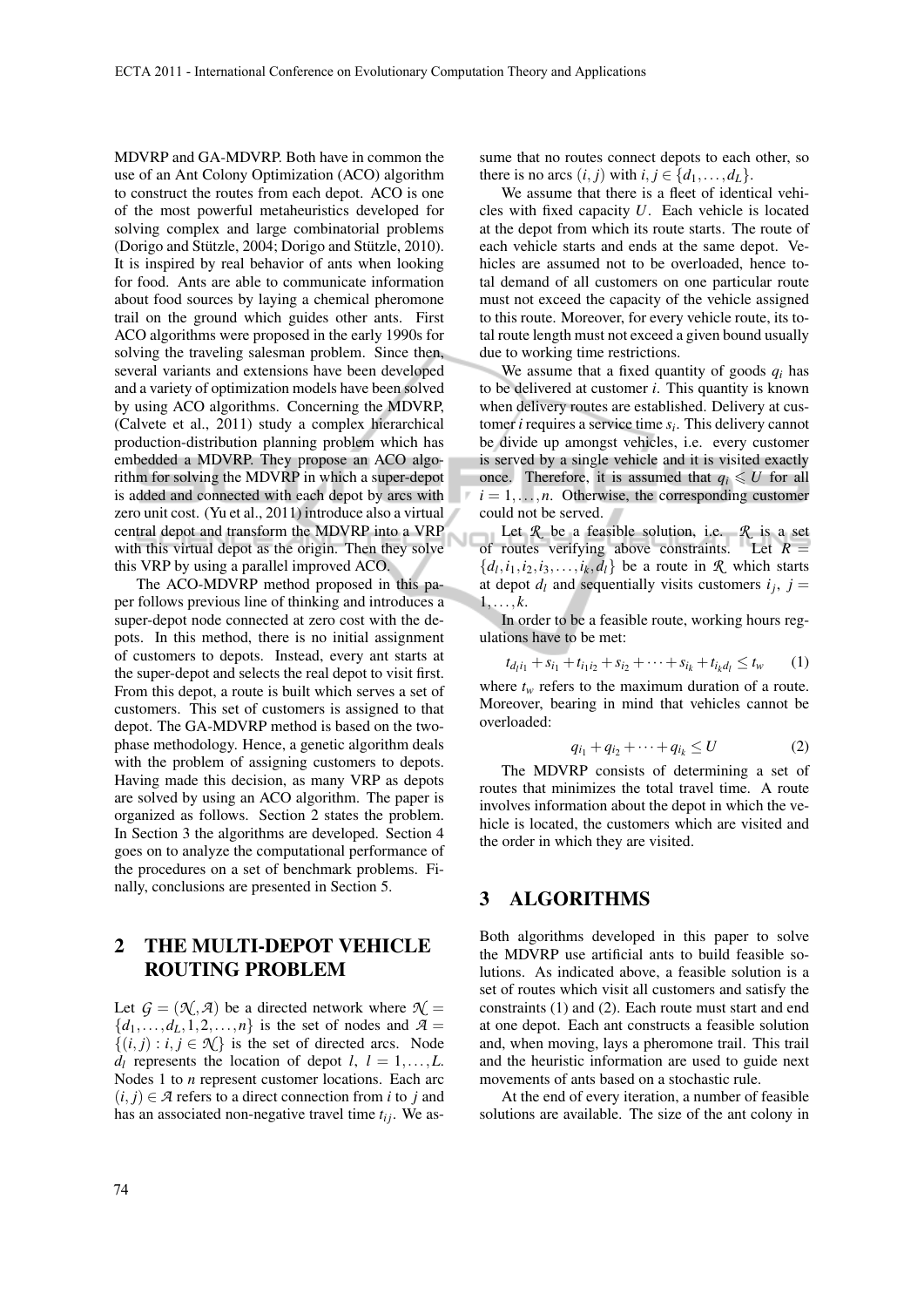each iteration is one of the algorithm parameters and is fixed a priori. Then, total travel time of these solutions is compared with the best-so-far solution and the best one is selected. This new best-so-far solution is used to guide other ants by depositing a quantity of pheromone on its arcs. The customer selection process and the guide process are main characteristics of ACO algorithms. Following subsections explain in more detail these processes for each of the algorithms proposed.

## 3.1 The ACO-MDVRP Algorithm

The idea of this method is to add a super-depot node which is connected with each real depot by arcs with zero unit cost. As a consequence, the original MD-VRP is transformed into a VRP with the super-depot acting as the central depot. Hence, the first 'customer' of every route is selected from the set of depots  $\{d_1, \ldots, d_L\}$ . Afterwards, the route successively selects the following customer from the set of accessible customers not yet visited. Only when the route leaves the real depot, real customers can be added to the route. Summarizing, in this algorithm a depot is assigned to each route in the same way as customers. There is no a priori assignment of customers to depots.

### 3.1.1 Initialization

In order to construct an initial feasible solution, in the implementation of the algorithm we have used a variant of a nearest neighbor heuristic. First, the real depot which is reached from the super-depot is randomly selected. Second, the first customer of the route is randomly selected amongst the reachable customers from the depot. Then, while it is possible to add a customer to the route, the nearest customer to the incumbent customer is selected according to travel time. When it is not possible to add a new customer to the route, the artificial ant returns to the same depot from which the route started and then goes back to the super-depot. From the super-depot the ant starts a new route.

This process continues until every customer has been visited. It is worth mentioning that this variant of the nearest neighbor heuristic, which involves a random selection in the first steps, allows us to build different initial solutions. This feature will be used to improve the performance of the algorithm.

Once an initial solution has been computed, main parameters of the algorithm are initialized. Let  $\widetilde{T}$  the total travel time of the initial solution and  $\tau = 1/n\tilde{T}$ . In the implementation of the algorithm, the initial pheromone trail is set to  $\tau_{ij} = \tau$ ,  $(i, j) \in \mathcal{A}$ ;  $\tau_{0l} = \tau$ ,  $l = 1, \ldots, L$  where index 0 denotes the super-depot. The heuristic information is set to  $\eta_{ij} = 1/t_{ij}$ ,  $(i, j) \in$  $A: \eta_{0l} = 1, l = 1, \ldots, L$ . Let *M* denote the size of the colony of ants in each iteration.

### 3.1.2 Main Iteration

In every iteration, each of *M* ants constructs a feasible solution of the MDVRP. For this purpose, the ant selects the next node (a real depot at the beginning, a real customer afterwards) to be visited by applying the pseudo-random-proportional rule. Let *i* be the incumbent node and  $\mathcal{N}_i$  be the set of reachable customers from *i* not yet visited. Let *Q* be generated from a uniform random variable in the interval  $(0,1)$ . Then, if  $Q \leq Q_0$ ,  $j \in \mathcal{N}_i$  is selected as:



where  $\beta$  is a parameter which determine the relative influence of the heuristic information.

If  $Q > Q_0$  the ant chooses to go to customer  $j \in \mathcal{N}_i$ with probability:

$$
p_{ij} = \frac{\tau_{ij}(\eta_{ij})^{\beta}}{\sum\limits_{h \in \mathcal{N}_i} \tau_{ih}(\eta_{ih})^{\beta}}
$$

Pheromone trails are updated locally and globally in order to guide future ants to get improved solutions. Immediately after the ant has crossed the arc  $(i, j)$ , the pheromone trail of this link is updated by using the expression

$$
\tau_{ij} = (1 - \xi)\tau_{ij} + \xi\tau, \quad 0 < \xi < 1
$$

where the parameter ξ reflects the tendency towards exploration. The goal of this local pheromone trail updating is to make this arc less desirable for the following ants in order to encourage the exploration of arcs not yet visited.

Having built the *M* ants their feasible solution, the best-so-far solution is selected. At this moment, it is very useful to apply local search methods to improve the quality of the solution selected. We have implemented the 2-opt intra routes and the 2-opt inter route procedures (Bräysy and Gendreau, 2005). To end the iteration, a global updating of the pheromone trail is performed. Some pheromone is added to the arcs of the best-so-far solution by using the expression:

$$
\tau_{ij} = (1 - \rho)\tau_{ij} + \rho\tilde{\tau}, \quad 0 < \rho < 1
$$

where  $\tilde{\tau}$  is the inverse of the total travel time of the best-so-far solution. The parameter ρ reflects the speed of the pheromone evaporation.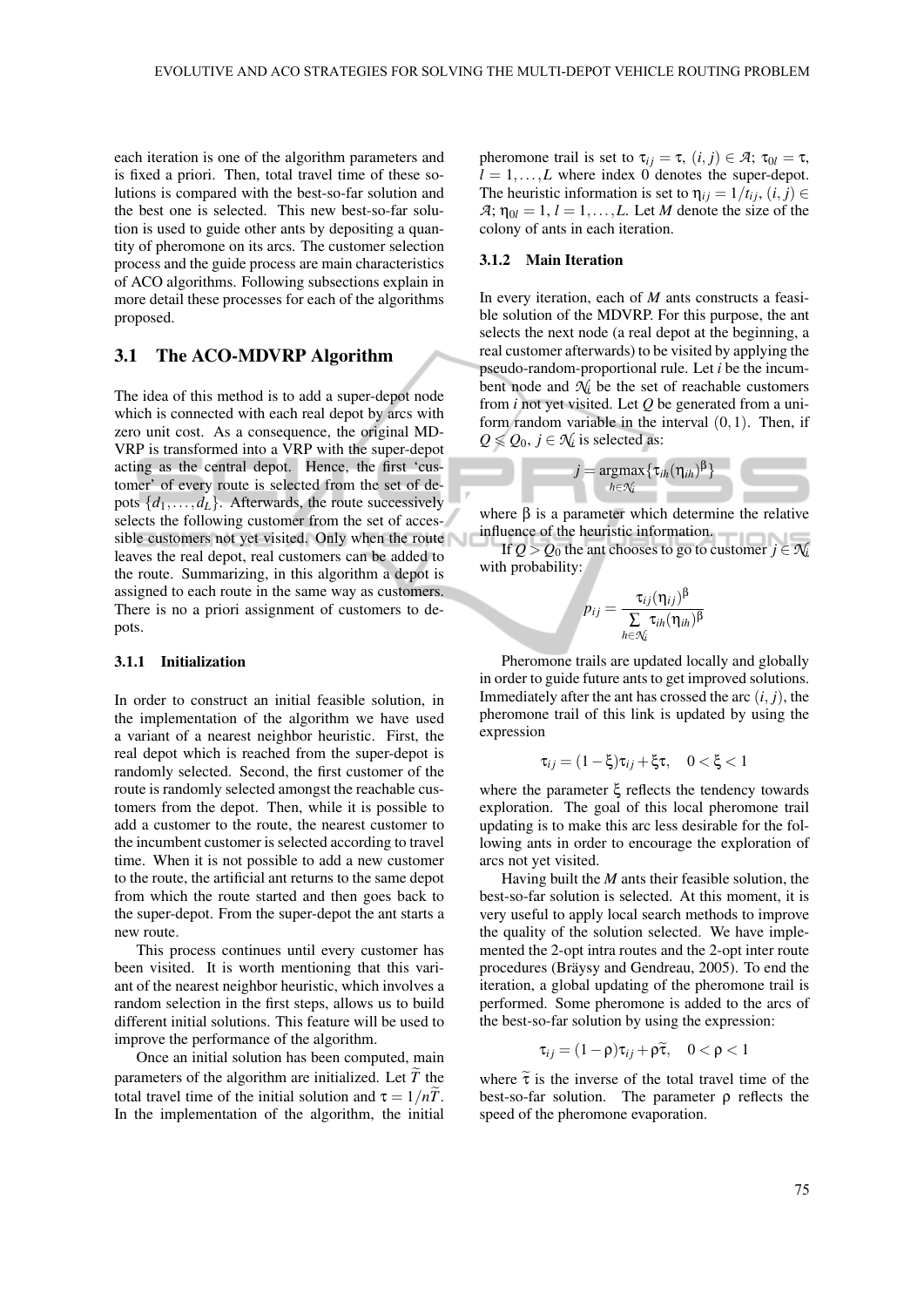In order to improve the convergence of the algorithm and avoid stalling problems, we also propose a reinitialization of the algorithm after a number of iterations without decreasing the total travel time. Taking into account that the initial solution will be usually different due to the variant of the nearest neighbor heuristic implemented, the reinitialization process improves the exploration of different feasible solutions.

## 3.2 The GA-MDVRP Algorithm

In contrast to the previous algorithm, in the GA-MDVRP algorithm customers are assigned to depots before the construction of routes starts. Moreover, this process is controlled by a genetic algorithm (GA). GA are stochastic search techniques inspired by natural biological evolution. They were introduced by (Holland, 1975). When applying GA to solving a problem, each solution is encoded as a string of symbols which is called chromosome. Each position in the string is a gene and its value is the allele value. Each chromosome has a fitness value associated which measures its quality, usually in terms of the objective function.

To start the algorithm, an initial population of chromosomes is generated and the fitness of each chromosome is computed. The size *p* of this population is a parameter of the algorithm. In each iteration, a new population is generated. New chromosomes are formed by combining chromosomes from the current population (parents) using a crossover operation or by modifying a chromosome using a mutation operation. After evaluating the fitness of the resulting chromosomes, some of the chromosomes of the old population and some new chromosomes (offspring) are selected to form the new population. Some variants of the selection procedure have been proposed in the literature. The most common is the elitist strategy in which the best *p* chromosomes in terms of fitness are kept from one generation to the next. The algorithm proceeds by building populations until the stopping condition is met.

To solve the MDVRP, we have developed a GA aiming to find good customer assignments to depots that lead to good solutions of the MDVRP in acceptable computational times. The idea underlying the proposed GA is to associate chromosomes with assignments. A gene corresponds to a customer and the allele value indicates the depot which serves him. The fitness of a chromosome is the value of the total travel time of the solution of the MDVRP obtained by putting together the best solutions provided by an ACO algorithm applied to each of the *L* VRPs arisen when considering each depot and its assigned set of

76

customers.

#### 3.2.1 Initialization

The initial population is formed by *p* chromosomes. Several routines for selecting the members of this initial population can be envisaged. For instance, a chromosome can be constructed by assigning each customer to its nearest depot. Another possibility is to assign the customer to a depot at random. This possibility could also limit the number of customers assigned to each depot or not. Initially, two routines were implemented in the algorithm: Nearest depot and completely random assignment. The first one usually gives a good chromosome from the fitness point of view. However, random assignment provides very bad chromosomes. Hence, in order to have more promising chromosomes in the initial population we implemented a routine in which every customer has the possibility of being assigned only to a set of depots which are close to him. In order to define the closeness of a depot, let  $t_{max}$  =  $\max\{t_{id_l} : (i, d_l) \in \mathcal{A}; i = 1, \ldots, n; l = 1, \ldots, L\}$  and  $t_{min}^i = \min\{t_{id_l} : (i, d_l) \in \mathcal{A}; l = 1, \ldots, L\}, i = 1, \ldots, n.$ The depot  $d_l$  is close to the customer  $i$  if

$$
t_{id_l} - t_{min}^i \leqslant \frac{t_{max}}{4}
$$

Then, the customer *i* is randomly assigned to one of the depots close to him.

To evaluate the fitness of each chromosome, we compute a good solution of the MDVRP bearing in mind the customer assignment determined by the chromosome. For this purpose, we propose to solve the VRP associated to each depot by using an ACO algorithm. The description of this algorithm is similar to the one given in Section 3.1. Instead of a superdepot, *L* depots and *n* customers, there is one depot, say  $d_l$ , and  $n_l$  customers (those previously assigned to  $d_l$ ). Let  $T_l$  be the total travel time of the best solution provided by the ACO algorithm after solving the VRP corresponding to the depot  $d_l$ . The fitness of a chromosome *C* is

$$
f(C) = \sum_{l=1}^{L} T_l
$$

#### 3.2.2 Main Iteration

The GA proceeds by performing crossover, mutation, evaluation and selection, until the stopping condition is met. In each generation a population formed by *p* chromosomes is maintained. In the crossover process, chromosomes are selected from the source population and combined to form offspring which are potential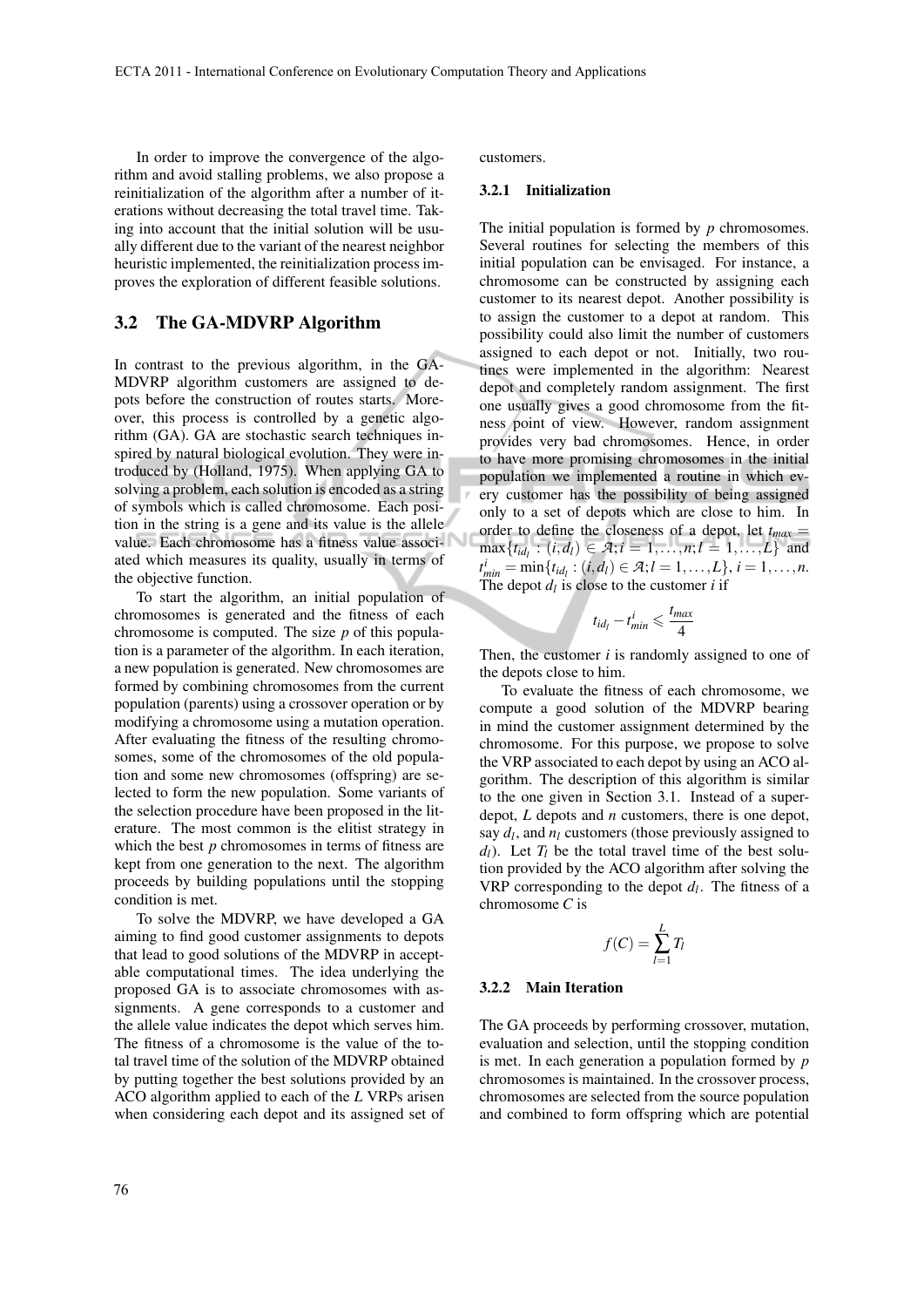members of the successor population. A chromosome of the current generation is selected for the crossover operation with probability  $p_c$ . The parents selected are taken in pairs to provide offspring. Let us assume that there are 4 depots and 10 customers. Let the two parents selected be:

| Parent 1: ( 1 2 1 1 3 4 1 2 4 3 )                     |  |  |  |  |  |  |
|-------------------------------------------------------|--|--|--|--|--|--|
| Parent 2: (3 3 1 2 1 4 1 3 1 3 )                      |  |  |  |  |  |  |
| Then a location is randomly selected (for example the |  |  |  |  |  |  |

seventh one) and the right-hand indices are exchanged in pairs:

Parent 1:  $(1 \ 2 \ 1 \ 1 \ 3 \ 4 \ 1 \ 3 \ 1 \ 3)$ Parent 2: ( 3 3 1 2 1 4 1 2 4 3 )

After crossover, the mutation operation is carried out. A chromosome of the current population is selected for the mutation operation with probability *pm*. Once it has been selected, several customers are randomly selected from the chromosome and a depot is randomly assigned to each of them.

After mutation, the fitness of the new chromosomes obtained from crossover and mutation is computed. The offspring are added to the current population and the whole set of chromosomes is passed on to the selection step. We use the elitist strategy which selects the best *p* chromosomes of the current set of chromosomes available (current population plus offspring resulting from the crossover and mutation operations). These chromosomes form the population of the next iteration.

The population size, the probability of crossover, the probability of mutation, the number of genes affected by the mutation operation and the stopping condition are control parameters of the algorithm which have to be set in the beginning.

# 4 COMPUTATIONAL EXPERIMENT

The performance of the algorithms has been tested on the set of MDVRP benchmark instances of (Cordeau et al., 1997), which can be found in http://neumann.hec.ca/chairedistributique/data/. The ten problems vary in size from 48 to 288 retailers and have 4 or 6 depots. Table 1 displays the characteristics of the problems and the total travel time of the best known solution http://neo.lcc.uma.es/radiaeb/WebVRP.

The purpose of the experiment was twofold. On the one hand, to check the algorithm efficiency in terms of the closeness of the best solution provided by each algorithm to the best known solution. On the other hand, to compare both algorithms aiming Table 1: Description of problems and total travel time of the best known solution.

| Problem | # of customers | # of depots | $f_{bk}$ |
|---------|----------------|-------------|----------|
|         | 48             |             | 861.32   |
| 2       | 96             |             | 1288.37  |
| 3       | 144            | 4           | 1782.58  |
|         | 192            |             | 2072.52  |
| 5       | 240            |             | 2343.66  |
| 6       | 288            | 4           | 2675.16  |
|         | 72             | 6           | 1085.61  |
| 8       | 144            | 6           | 1666.60  |
| 9       | 216            | 6           | 2153.10  |
| 10      | 288            |             | 2811.49  |

to conclude which one seems to have a better performance. The experiments were performed on a PC Core Quad 6600 at 2.4 GHz having 4 GB of RAM under Windows 7. Both algorithms were coded in C++ using Borland Builder. For each problem five runs with each algorithm were done.

**Based on pilot testing, the general parameters of** the ACO-MDVRP algorithm have been set to  $\xi = \rho =$ 0.1,  $\beta = 2$  and  $Q_0 = 0.5$ . Taking into account that better solutions are obtained when combining ACO algorithms with local search algorithms, we have implemented the 2-opt intra routes and the 2-opt inter routes local search procedures. These methods are applied to the best-so-far solution at the end of each iteration. Reinitialization of the algorithm, as explained in 3.1.2 is carried out after two iterations without objective function improvement. The number *M* of ants in each iteration has been set to 50. The termination condition of this algorithm is established in terms of computing time. In order to compare both algorithms, the ACO-MDVRP algorithm is assigned for each problem a computing time similar to that used by the GA-MDVRP algorithm in the same problem.

Regarding the GA-MDVRP algorithm, each run consists of eight iterations, the population size is  $p =$ 4, the probability of crossover is  $p_c = 0.3$ , the probability of mutation is  $p_m = 0.1$  and the mutation operation is carried out on 5 genes (customers) randomly selected. The general parameters of the ACO algorithm applied to solve the VRP associated to each depot are set to  $\xi = \rho = 0.1$ ,  $\beta = 2$  and  $Q_0 = 0.5$  and local search procedures are applied as explained above. In this case,  $M = 4$  ants are used in each iteration and the ACO algorithm ends after 2 minutes of computing time.

Tables 2 and 3 display the results of the experiment. For every problem, the first column indicates the number of the problem. Columns two and three refer to the objective function values, that is to say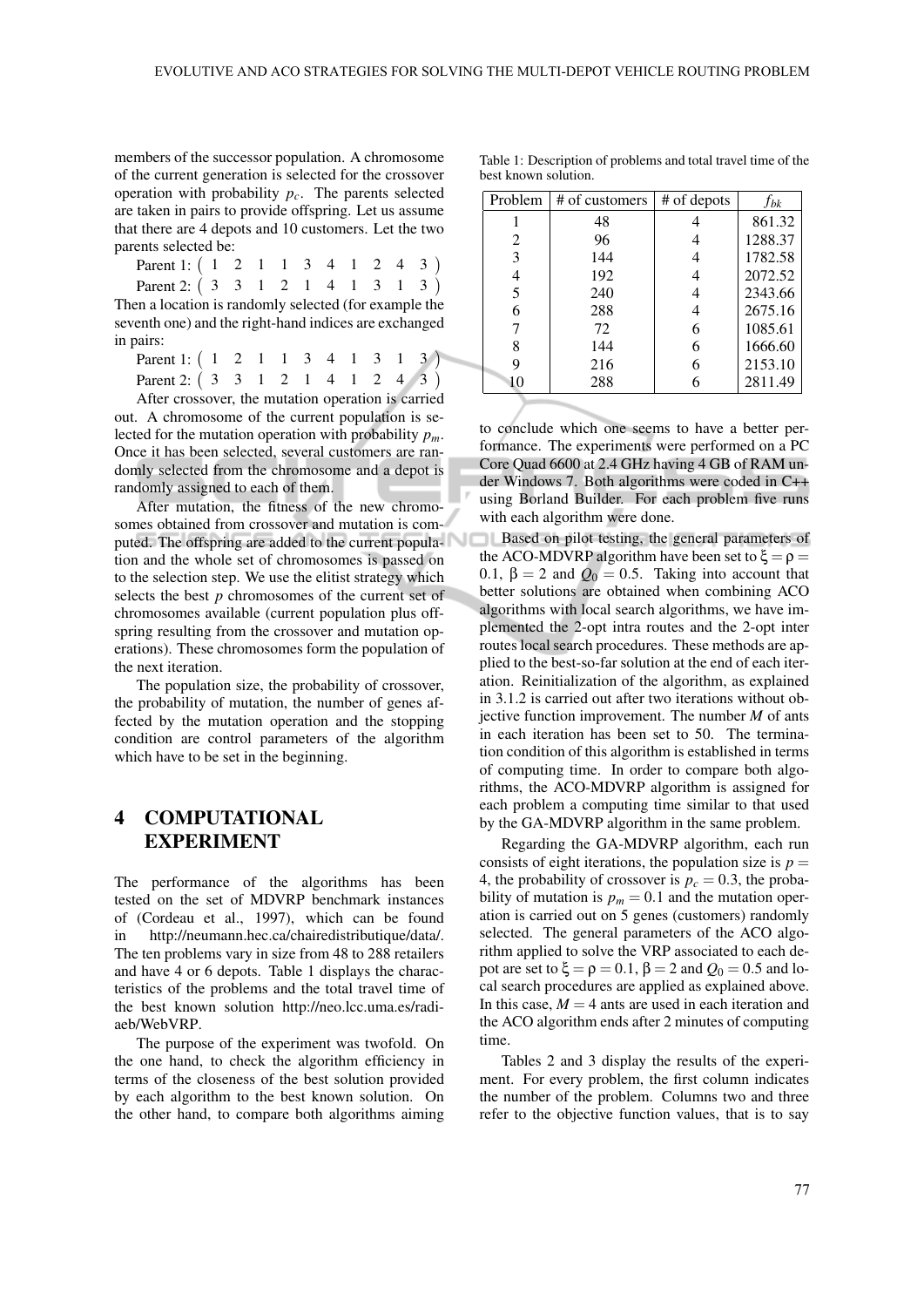| Problem | fь      |         | $%$ Dev |
|---------|---------|---------|---------|
|         | 872.36  | 886.42  | 1.28    |
| 2       | 1366.34 | 1381.52 | 6.05    |
| 3       | 1926.05 | 1931.99 | 8.05    |
| 4       | 2208.90 | 2246.57 | 6.58    |
| 5       | 2543.51 | 2551.21 | 8.53    |
| 6       | 2934.56 | 2971.38 | 9.70    |
| 7       | 1126.78 | 1142.91 | 3.79    |
| 8       | 1760.57 | 1784.43 | 5.64    |
| 9       | 2334.86 | 2365.47 | 8.44    |
| 10      | 3088.71 | 3116.20 | 9.86    |

Table 2: Experimental results of the ACO-MDVRP algorithm: Total travel time of the best solution *fb*, average of the five runs  $\bar{f}$  and percentage of deviation %Dev.

the total travel time, obtained in the five runs of each instance. Column two shows the total travel time of the best solution provided by the corresponding algorithm and column three displays the average of the five runs of the instance. In column four the best solution obtained is compared with the best known solution by using the expression

$$
\% Dev = \frac{f_b - f_{bk}}{f_{bk}} \times 100
$$

where  $f_b$  is the best objective function value provided by the algorithm and *fbk* is the objective function value of the best known solution.

From the comparison of both tables, we can derive that GA-MDVRP shows a better performance than ACO-MDVRP. In fact, GA-MDVRP provides a better solution than ACO-MDVRP for all problems. Moreover, GA-MDVRP provides good solutions to all problems since only 3 out of 10 problems (which are the larger ones) show a deviation higher than 5.5%, but less than 9%, from the best known solution. Figure 1 shows the percentage of deviation for both algorithms. We can see that it is higher for ACO-MDVRP than GA-MDVRP. Moreover, %Dev increases in both algorithms with the size of the problem, specially with the number of customers.

Finally, it is worth making some comments on the computing time invested by both algorithms. In order to be able to compare both algorithms, we carried out the experiment with the GA-MDVRP algorithm, took the average time invested in the five runs and assigned the ACO-MDVRP algorithm a similar computing time for each run. However, we observed that the best solution of each run of the ACO-MDVRP algorithm was provided in much less time than assigned. This suggests that we could have made fewer iterations when applying this algorithm, thus saving the time invested, without, in general, losing accuracy.

| Table 3: Experimental results of the GA-MDVRP algo-             |  |  |
|-----------------------------------------------------------------|--|--|
| rithm: Total travel time of the best solution $fb$ , average of |  |  |
| the five runs $f$ and percentage of deviation $%$ Dev.          |  |  |

| Problem | Ťь      |         | %Dev |
|---------|---------|---------|------|
|         | 861.32  | 880.82  | 0.00 |
| 2       | 1310.20 | 1339.54 | 1.69 |
| 3       | 1872.02 | 1884.23 | 5.02 |
| 4       | 2177.19 | 2203.61 | 5.05 |
| 5       | 2517.14 | 2534.88 | 7.40 |
| 6       | 2913.02 | 2945.42 | 8.89 |
| 7       | 1098.56 | 1110.16 | 1.19 |
| 8       | 1719.78 | 1745.84 | 3.19 |
| 9       | 2268.83 | 2280.82 | 5.37 |
| 10      | 3028.47 | 3064.58 | 7.72 |



Figure 1: %Dev versus Problem.

# 5 CONCLUSIONS

The MDVRP is a generalization of the standard VRP in which more than one depot is available to deliver goods to a set of geographically dispersed customers. The objective of the problem is to design a set of routes for serving the customers while minimizing the total travel time. Each vehicle starts from one depot, services a set of customers and returns to the same depot. In this paper we have develop two algorithms for solving this problem: ACO-MDVRP and GA-MDVRP. They differ essentially in the way in which customers are assigned to depots.

The ACO-MDVRP algorithm does not execute an a priori assignment of customers to depots. By introducing a super-depot, the ACO-MDVRP algorithm uses an ACO approach in which the assignment of customers to depots is controlled by the colony of ants and is made as the route is being built.

On the contrary, the GA-MDVRP algorithm is a hybrid algorithm which uses GA to assign a priori customers to depots. A chromosome is an assignment of customers to depots. The fitness of a chromosome